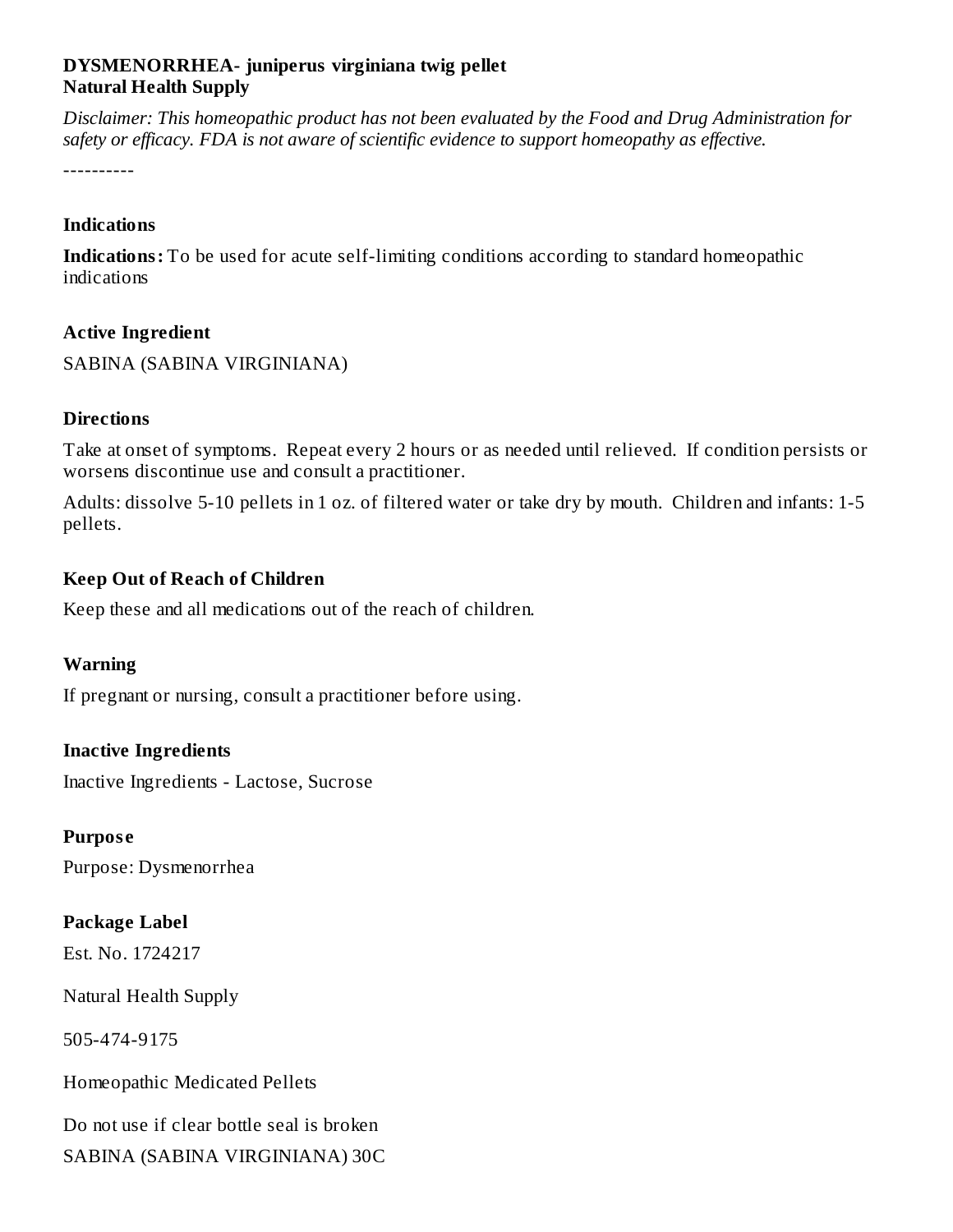

res

| <b>DYSMENORRHEA</b>                                                                           |                |                    |                                            |                          |                        |          |  |  |  |  |
|-----------------------------------------------------------------------------------------------|----------------|--------------------|--------------------------------------------|--------------------------|------------------------|----------|--|--|--|--|
| juniperus virginiana twig pellet                                                              |                |                    |                                            |                          |                        |          |  |  |  |  |
|                                                                                               |                |                    |                                            |                          |                        |          |  |  |  |  |
| <b>Product Information</b>                                                                    |                |                    |                                            |                          |                        |          |  |  |  |  |
| Product Type                                                                                  | HUMAN OTC DRUG | Item Code (Source) |                                            |                          | NDC:64117-589          |          |  |  |  |  |
| <b>Route of Administration</b>                                                                | ORAL           |                    |                                            |                          |                        |          |  |  |  |  |
|                                                                                               |                |                    |                                            |                          |                        |          |  |  |  |  |
|                                                                                               |                |                    |                                            |                          |                        |          |  |  |  |  |
| <b>Active Ingredient/Active Moiety</b>                                                        |                |                    |                                            |                          |                        |          |  |  |  |  |
| <b>Ingredient Name</b>                                                                        |                |                    |                                            | <b>Basis of Strength</b> |                        | Strength |  |  |  |  |
| JUNIPERUS VIRGINIANA TWIG (UNII: 532BCG080L) (JUNIPERUS VIRGINIANA TWIG -<br>UNII:532BCG080L) |                |                    | <b>JUNIPERUS VIRGINIANA</b><br><b>TWIG</b> |                          | 30 [hp_C]<br>in $1 mL$ |          |  |  |  |  |
|                                                                                               |                |                    |                                            |                          |                        |          |  |  |  |  |
|                                                                                               |                |                    |                                            |                          |                        |          |  |  |  |  |
| <b>Inactive Ingredients</b>                                                                   |                |                    |                                            |                          |                        |          |  |  |  |  |
| <b>Ingredient Name</b>                                                                        |                |                    |                                            | Strength                 |                        |          |  |  |  |  |
| LACTOSE (UNII: J2B2A4N98G)                                                                    |                |                    |                                            |                          |                        |          |  |  |  |  |
| SUCROSE (UNII: C151H8M554)                                                                    |                |                    |                                            |                          |                        |          |  |  |  |  |
|                                                                                               |                |                    |                                            |                          |                        |          |  |  |  |  |
|                                                                                               |                |                    |                                            |                          |                        |          |  |  |  |  |